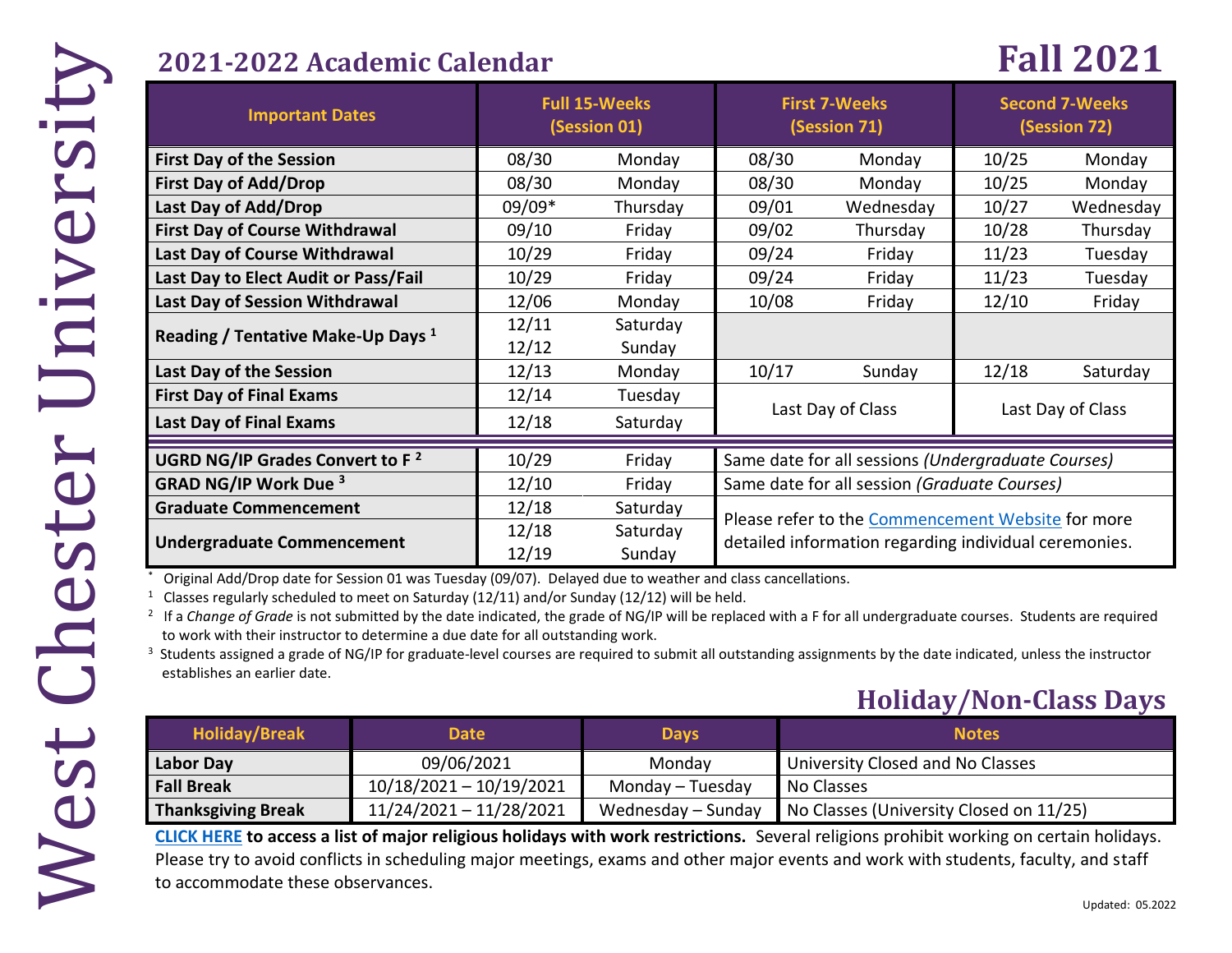# **2021-2022 Academic Calendar Winter 2021/2022**

| <b>Important Dates</b>                | 3-Weeks<br>(Session 31) $1$ |           |  |  |
|---------------------------------------|-----------------------------|-----------|--|--|
| <b>First Day of the Session</b>       | 01/03                       | Monday    |  |  |
| <b>First Day of Add/Drop</b>          | 01/03                       | Monday    |  |  |
| Last Day of Add/Drop                  | 01/04                       | Tuesday   |  |  |
| <b>First Day of Course Withdrawal</b> | 01/05                       | Wednesday |  |  |
| Last Day of Course Withdrawal         | 01/13                       | Thursday  |  |  |
| Last Day to Elect Audit or Pass/Fail  | 01/13<br>Thursday           |           |  |  |
| <b>Last Day of Session Withdrawal</b> | 01/18                       | Tuesday   |  |  |
| <b>Last Day of the Session</b>        | 01/23<br>Sunday             |           |  |  |
| <b>Final Exams</b>                    | Last Day of Class           |           |  |  |

 $1$  Courses built in this session should consist of 15 instructional days. The session spans this length of time to permit faculty to determine the start and end date of their course.

# **Holiday/Non-Class Days**  Holid<br>P

| <b>Holiday/Break</b> | <b>Date</b>           | <b>Days</b>       | <b>Notes</b>                     |
|----------------------|-----------------------|-------------------|----------------------------------|
| <b>Holiday Break</b> | $12/23/21 - 01/02/22$ | Thursday – Sunday | No Classes                       |
| MLK, Jr. Day         | 01/17/22              | Monday            | University Closed and No Classes |

**[CLICK HERE](https://www.wcupa.edu/_admin/diversityEquityInclusion/observances.aspx) to access a list of major religious holidays with work restrictions.** Several religions prohibit working on certain holidays. Please try to avoid conflicts in scheduling major meetings, exams and other major events and work with students, faculty, and staff to accommodate these observances.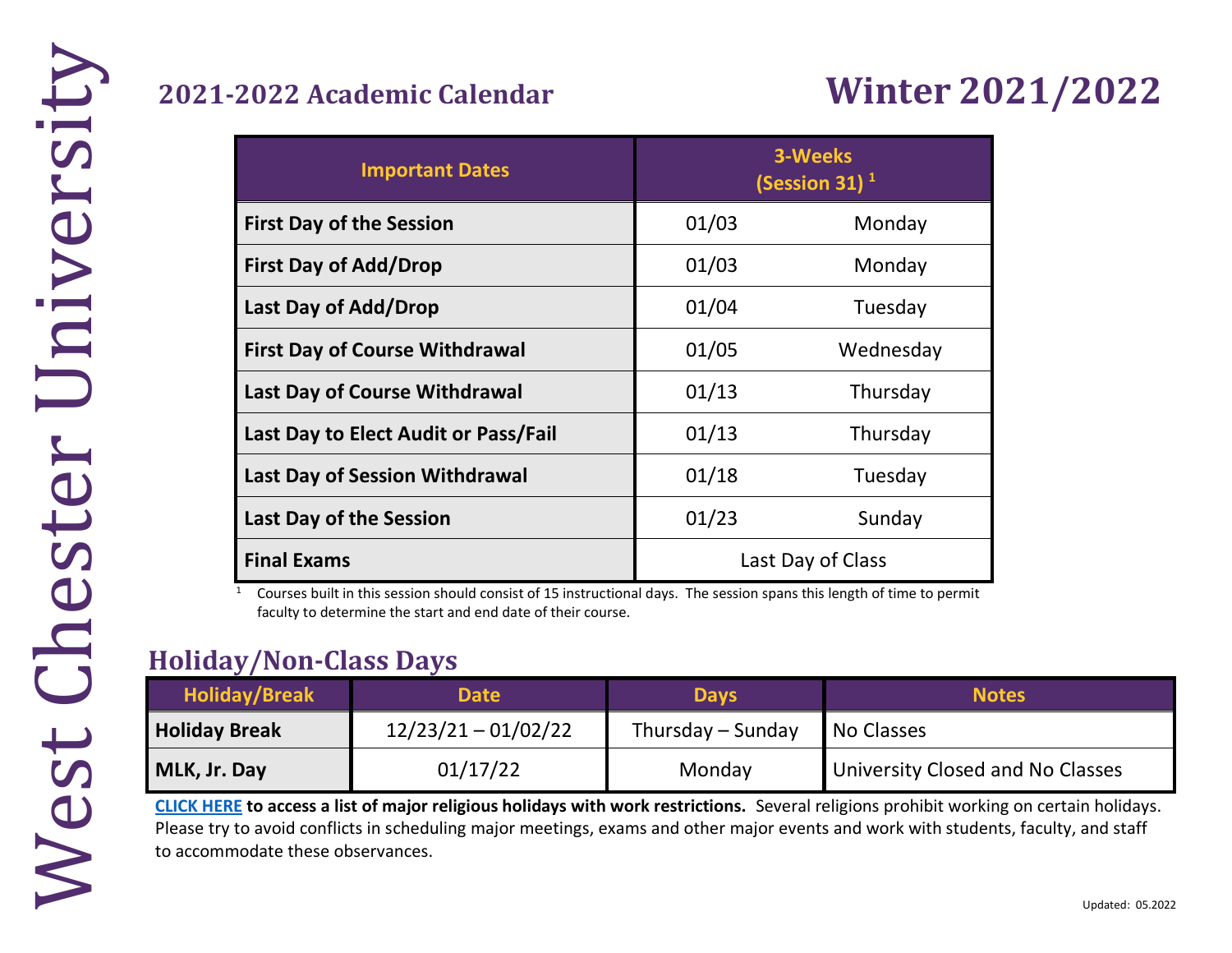# **2021-2022 Academic Calendar Spring 2022**

| <b>Important Dates</b>                        | <b>Full 15-Weeks</b><br>(Session 01) |             | <b>First 7-Weeks</b><br>(Session 71)                  |           | <b>Second 7-Weeks</b><br>(Session 72) |           |
|-----------------------------------------------|--------------------------------------|-------------|-------------------------------------------------------|-----------|---------------------------------------|-----------|
| <b>First Day of the Session</b>               | 01/24                                | Monday      | 01/24                                                 | Monday    | 03/21                                 | Monday    |
| <b>First Day of Add/Drop</b>                  | 01/24                                | Monday      | 01/24                                                 | Monday    | 03/21                                 | Monday    |
| Last Day of Add/Drop                          | 01/31                                | Monday      | 01/26                                                 | Wednesday | 03/23                                 | Wednesday |
| <b>First Day of Course Withdrawal</b>         | 02/01                                | Tuesday     | 01/27                                                 | Thursday  | 03/24                                 | Thursday  |
| Last Day to Elect Audit or Pass/Fail          | 03/25                                | Friday      | 02/18                                                 | Friday    | 04/15                                 | Friday    |
| Last Day of Course Withdrawal                 | 03/28                                | Monday      | 02/18                                                 | Friday    | 04/15                                 | Friday    |
| Last Day of Session Withdrawal                | 04/29                                | Friday      | 03/04                                                 | Friday    | 04/29                                 | Friday    |
| Reading / Tentative Make-Up Days <sup>1</sup> | 05/08                                | Sunday      |                                                       |           |                                       |           |
| Last Day of the Session                       | 05/08                                | Sunday      | 03/13                                                 | Sunday    | 05/08                                 | Sunday    |
| <b>First Day of Final Exams</b>               | 05/09                                | Monday      | Last Day of Class                                     |           |                                       |           |
| <b>Last Day of Final Exams</b>                | 05/13                                | Friday      | Last Day of Class                                     |           |                                       |           |
| UGRAD NG/IP Grades Convert to F <sup>2</sup>  | 04/01                                | Friday      | Same date for all Sessions (Undergraduate Courses)    |           |                                       |           |
| <b>GRAD NG/IP Work Due 3</b>                  | 05/06                                | Friday      | Same date for all Sessions (Graduate Courses)         |           |                                       |           |
| <b>Graduate Commencement</b>                  | 05/14                                | Saturday    | Please refer to the Commencement Website for more     |           |                                       |           |
| <b>Undergraduate Commencement</b>             | $05/12 - 05/15$                      | Thurs - Sun | detailed information regarding individual ceremonies. |           |                                       |           |

 $1$  Classes regularly scheduled to meet on Sunday (05/08) will be held.

<sup>2</sup> If a Change of Grade is not submitted by the date indicated, the grade of NG/IP will be replaced with a F for all undergraduate courses. Students are required to work with their instructor to determine a due date for all outstanding work.

<sup>3</sup> Students assigned a grade of NG/IP for graduate-level courses are required to submit all outstanding assignments by the date indicated, unless the instructor establishes an earlier date.

### **Holiday/Non-Class Days**

| <b>Holiday/Break</b> | Date                    | Davs            | <b>Notes</b> |
|----------------------|-------------------------|-----------------|--------------|
| <b>Spring Break</b>  | 03/14/2022 - 03/20/2022 | Monday – Sunday | No Classes   |

**[CLICK HERE](https://www.wcupa.edu/_admin/diversityEquityInclusion/observances.aspx) to access a list of major religious holidays with work restrictions.** Several religions prohibit working on certain holidays. Please try to avoid conflicts in scheduling major meetings, exams and other major events and work with students, faculty, and staff to accommodate these observances.